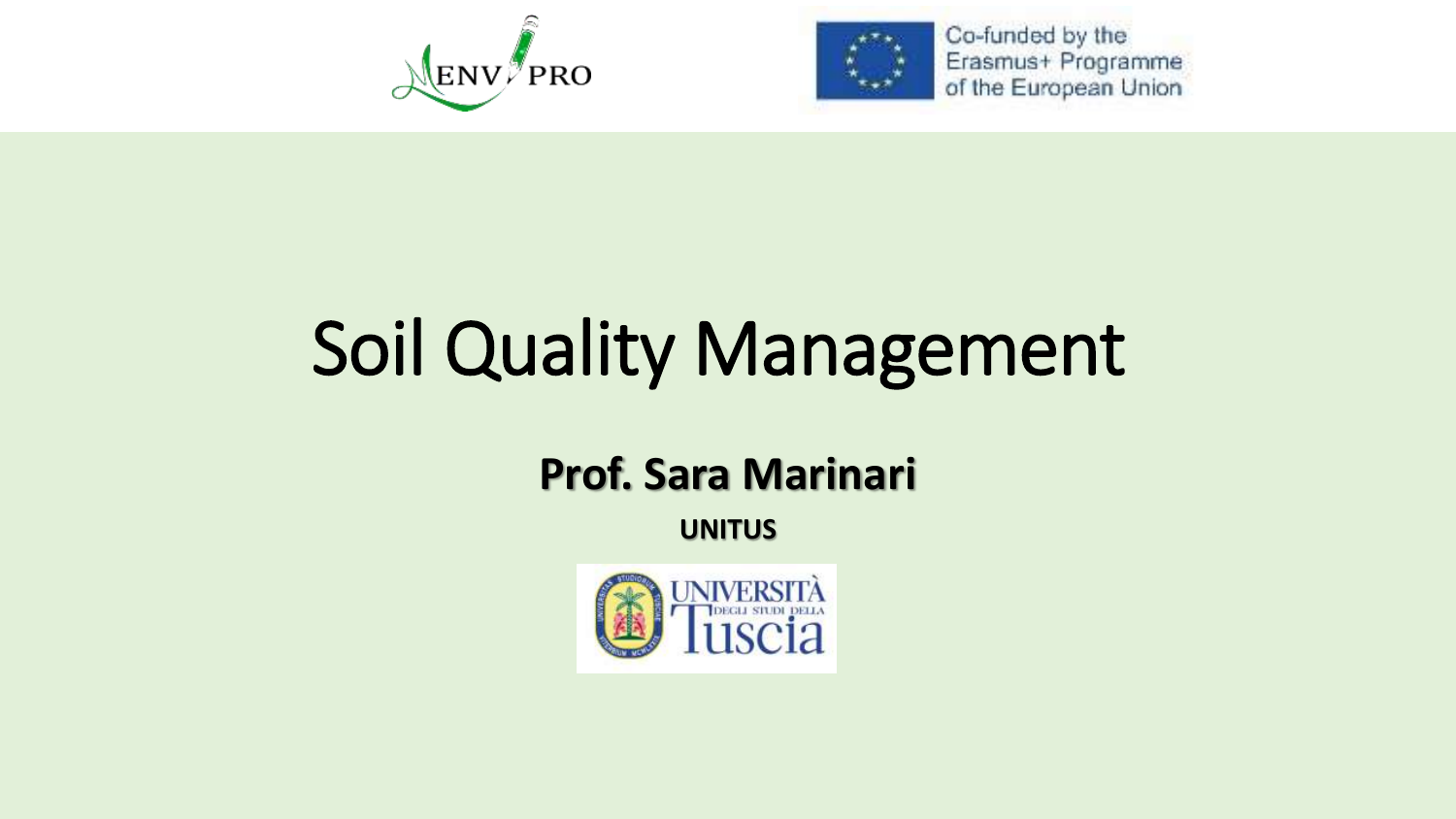### **Outline**

- **Course's requirements and description**
- **Course aims**
- **Course structure**
- **Program**
- **Texts**
- **Exam**





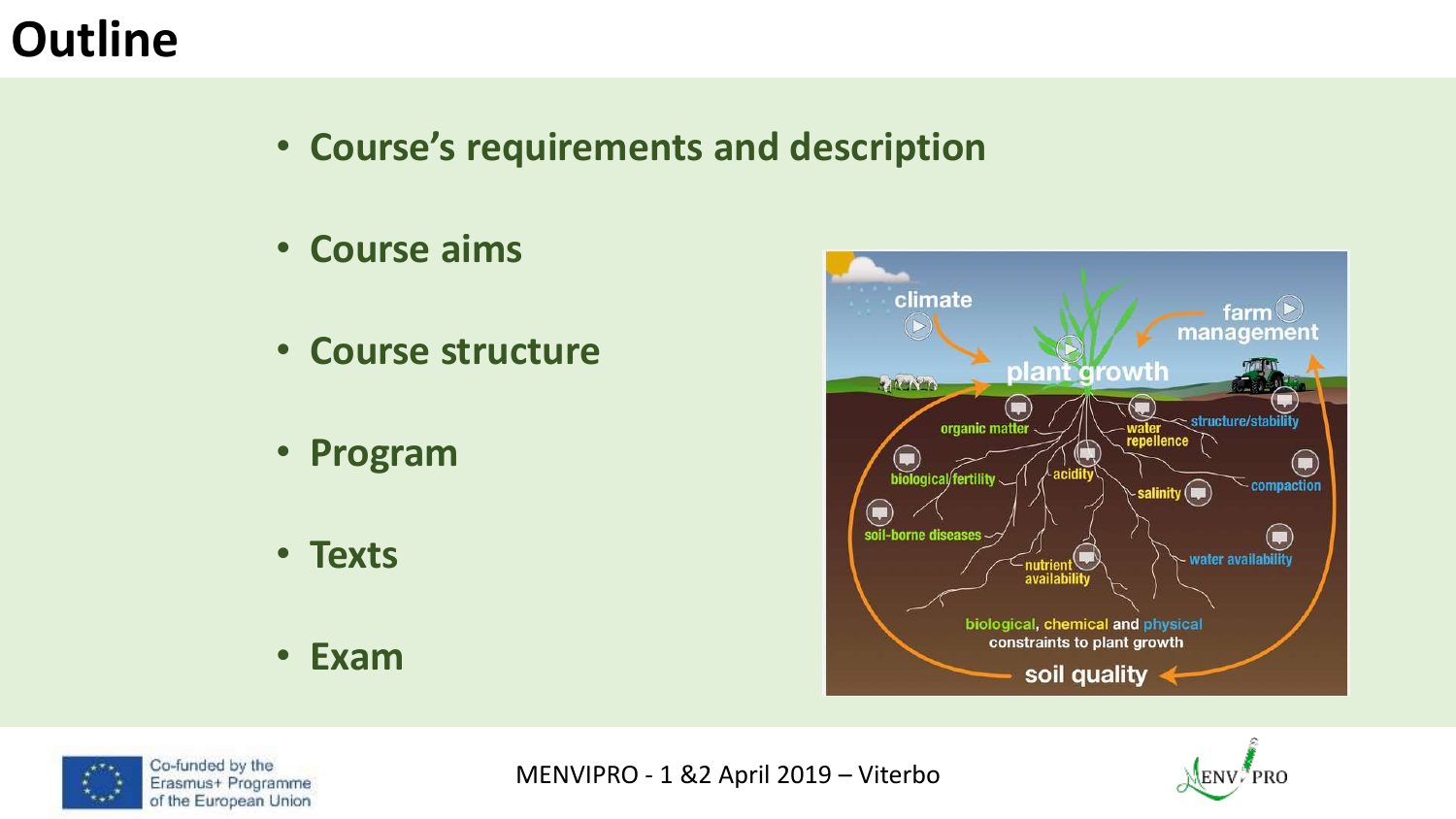# **Course requirement & description**

### **Requirements**

*Fundamentals of Soil Science, Biochemistry, Microbiology* 

### **Description**

*Soil quality is a necessary indicator of sustainability land management.*

*The proper approach in defining soil quality indicators must be holistic not reductionistic, thus indicators should describe the major ecological processes in soil.*

*Soil quality depends on a large number of physical, chemical and biological soil properties, and its characterization requires the selection of indicators most sensitive to changes in management practices.*

*The aim of the course is to provide a clear definition of soil quality bioindicators to develop a rationale for their use.*



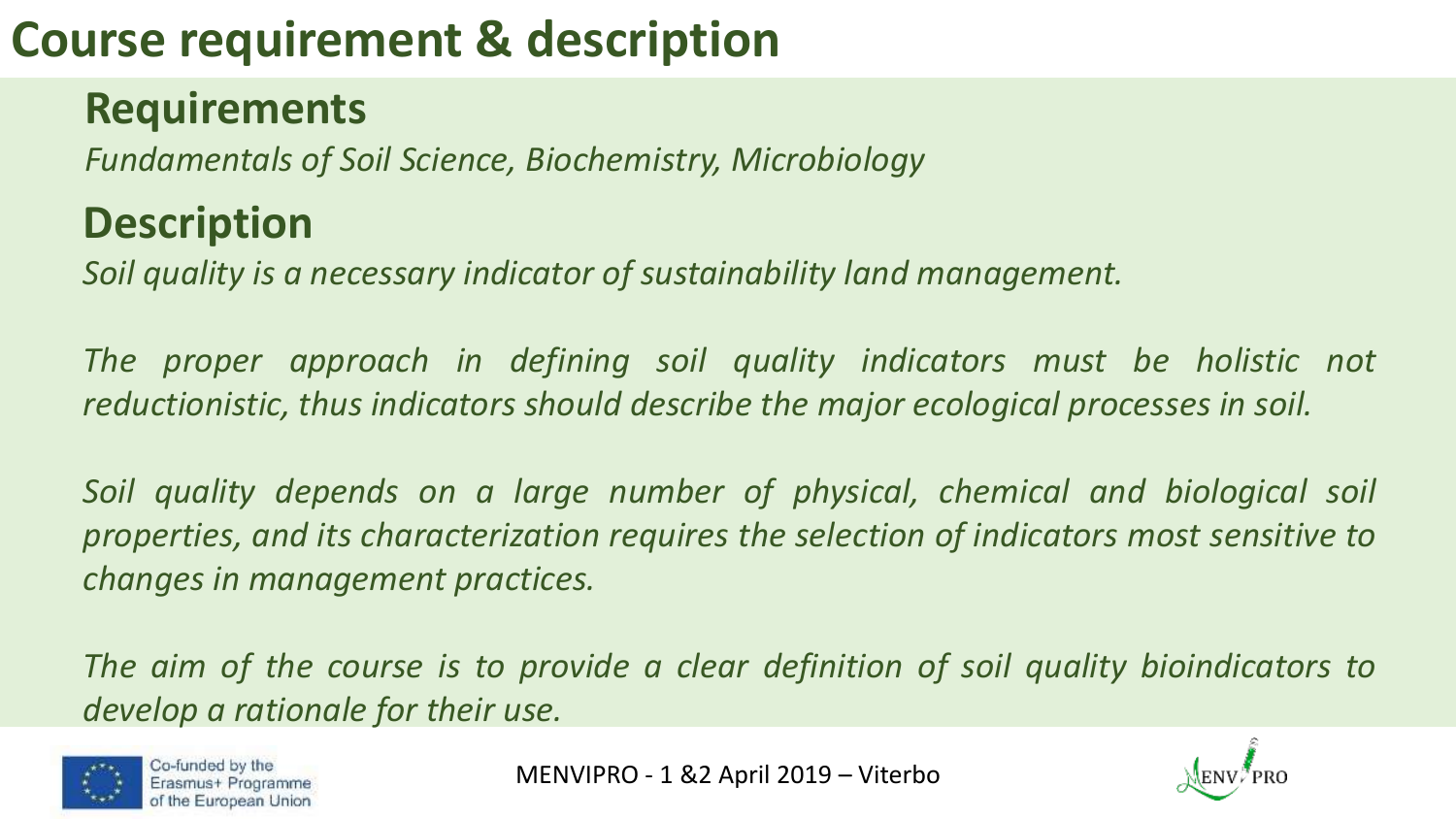### **Course aims**

To present soil as a living, dynamic, vulnerable resource

To introduce the concept of soil quality, health and security

To explain the link between Soil Quality and Sustainability

To present a basic set of indicators to monitor soil quality

To suggest how to choose the right indicators in relation to specific case studies in forest and agricultural environment



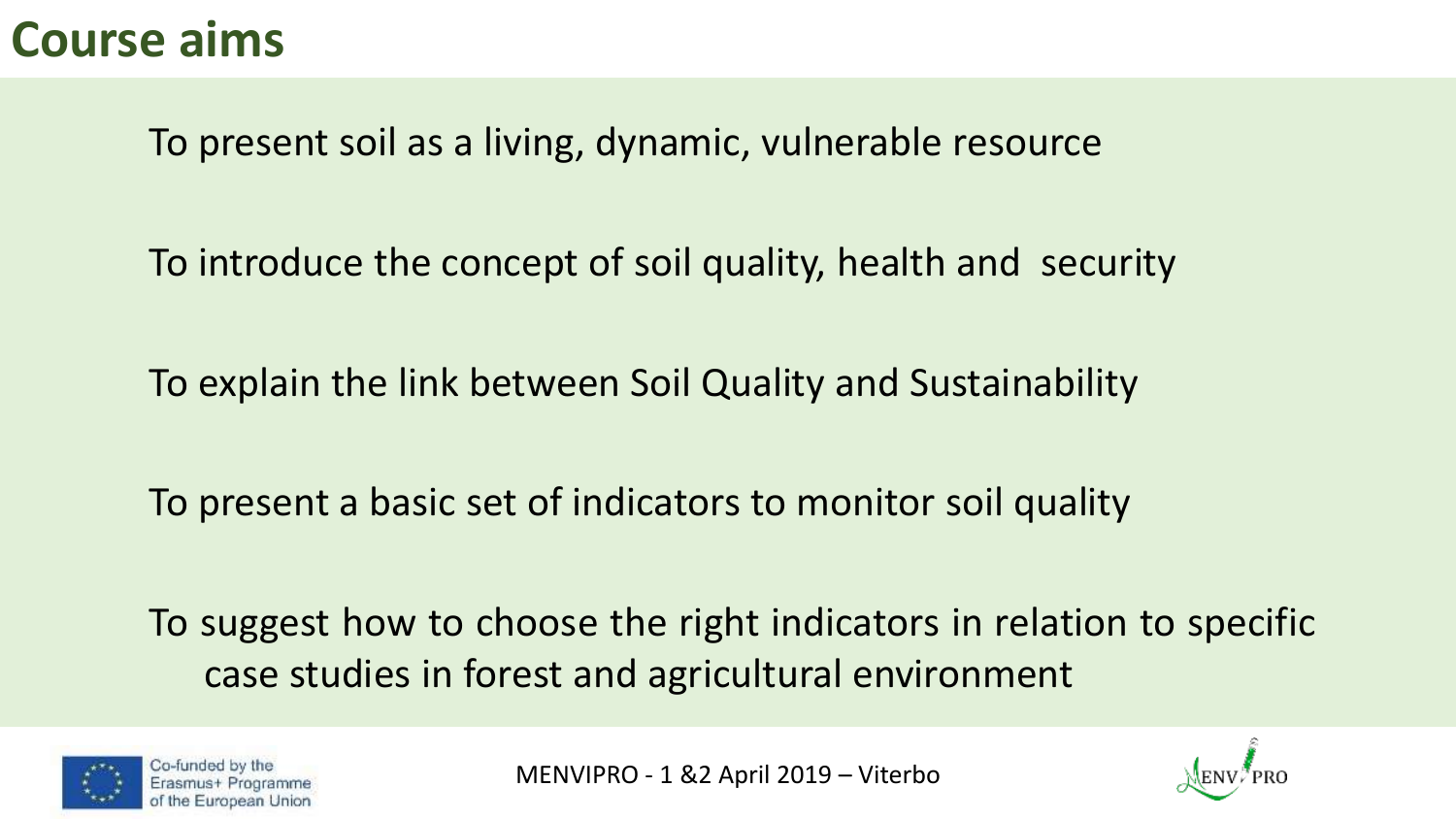## **Course structure for 4 ECTS**

- 1. Lectures in class (n. 8 x 2 hours)
- 2. Integrative seminars (n. 2 x 2 hours)
- 3. Laboratory activity on soil quality assessment (n. 4 x 3 hours)

### Determination and interpretation of some chemical indicators such as:

- soil pH
- capacity of exchangeble cations

### Determination and interpretation of some biological indicators such as:

- soil respiration
- soil enzyme activity





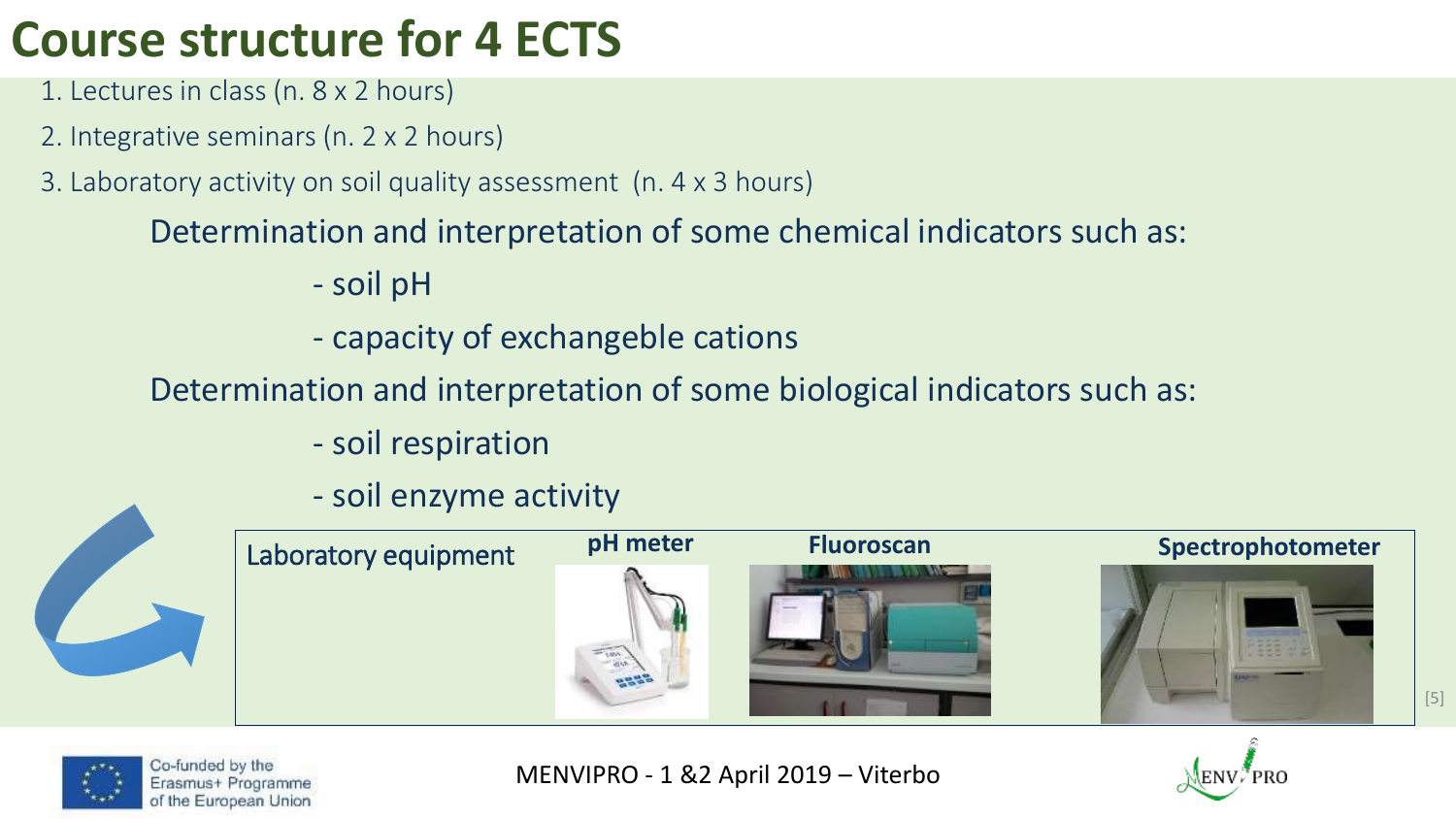## Program

#### I. Introduction

- Soil and its different definitions
- Role and position of soils in terrestrial ecosystems
- Ecosystem services and soil functions
- Concepts of chemical and biological fertility

#### II. Indicators of soil quality and health

- Review of the concepts of soil quality, soil health and soil security. Rationale for the use of soil indicators and specific requisites. Physical, chemical and biological indicators. Static and dynamic descriptors.
- Pools and processes.
- Main bioindicators: definitions and functions.
- Soil health and resilience
- Soil quality indexes



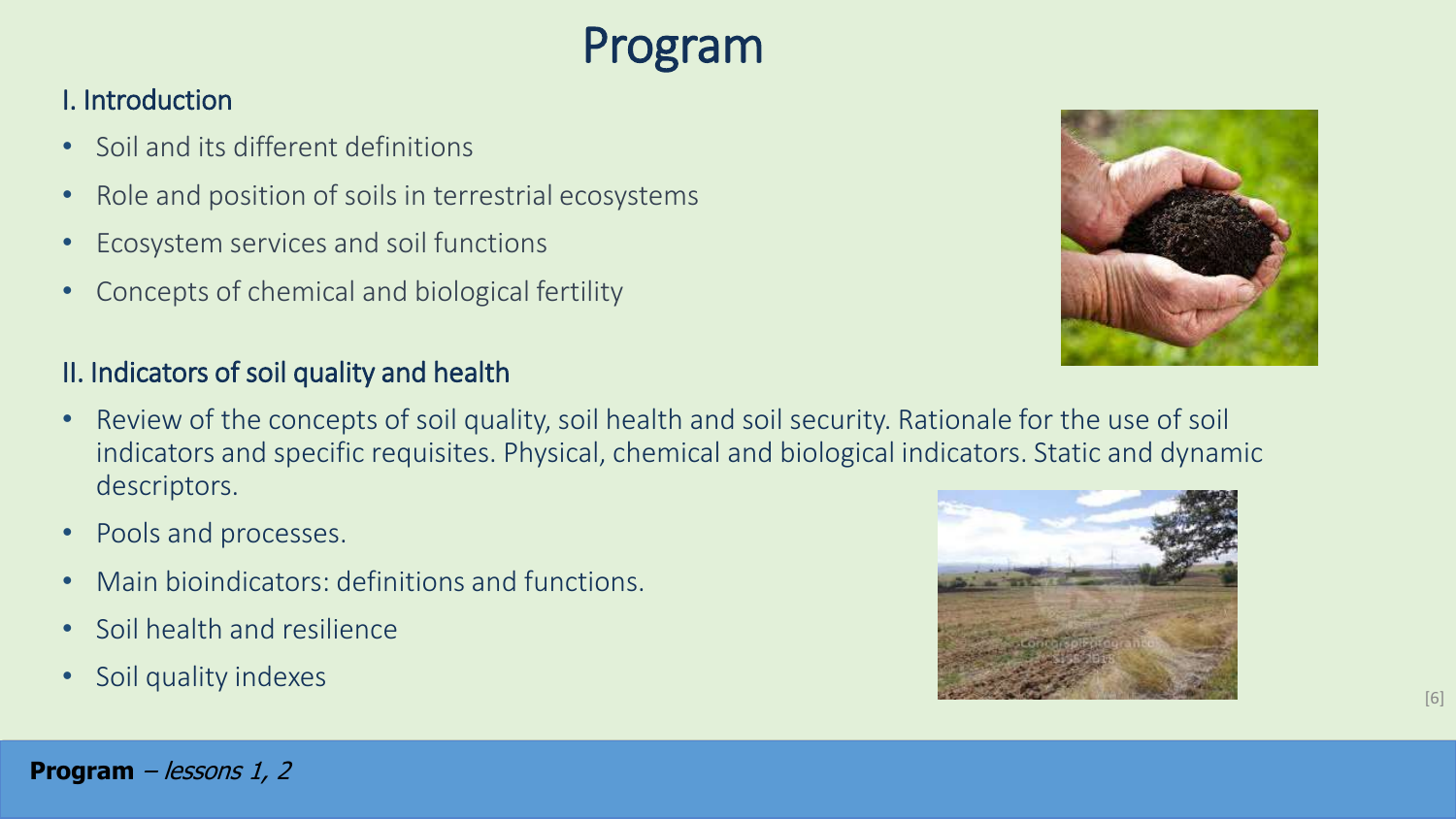#### III. Soil organic matter (SOM)

- Main features, composition, physical, chemical and biological properties.
- SOM as a complex indicator of soil quality. Quantity and quality of SOM
- Role of SOM to maintain soil fertility, to promote carbon storage and as the site of tight interactions with soil biota. Pools of ecological relevance.



- Definition, composition and main characteristics
- Factors influencing microbial biomass development. Trophic conditions and adaptation strategies. Functions of soil microrganisms and their specific role within nutrient cycles.
- How to study microbial biomass. Quantitative and qualitative approaches. FE method, SIR, multi-SIR, CLPP techniques. Concepts of genetic and functional diversity.
- Microbial indexes: the microbial quotient, significance and measurement.



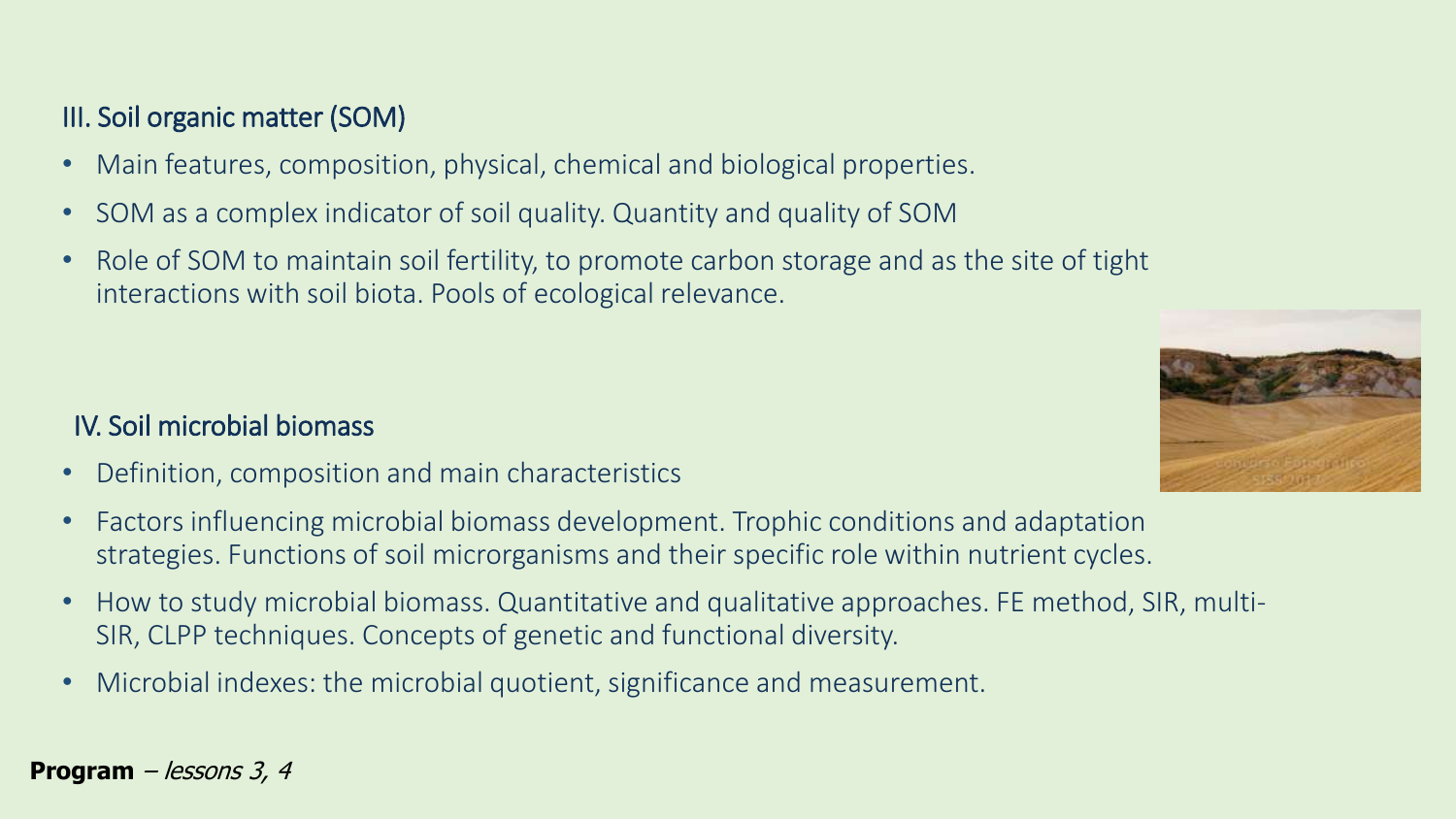#### V. Mineralization processes (C & N mineralization)

- Significance of mineralization processes to guarantee soil fertility
- C mineralization. Soil respiration and its components: definition and measurement
- Microbial indexes: the metabolic and the mineralization quotients: significance and measurement
- N mineralization. Mineralization potential and *in situ* measurements

#### VI. Soil enzymes

- Definitions and main features. Notes on enzyme kinetics: general infos. Localization and origin of soil enzymes. Classes of soil enzymes. Functions and stability of enzymes in soil. Immobilized enzymes.
- Intra- and extracellular enzymes.
- Determination of enzyme activities by means of different methods : colorimetric and fluorimetric techniques. Specific activities. Real and potential activity.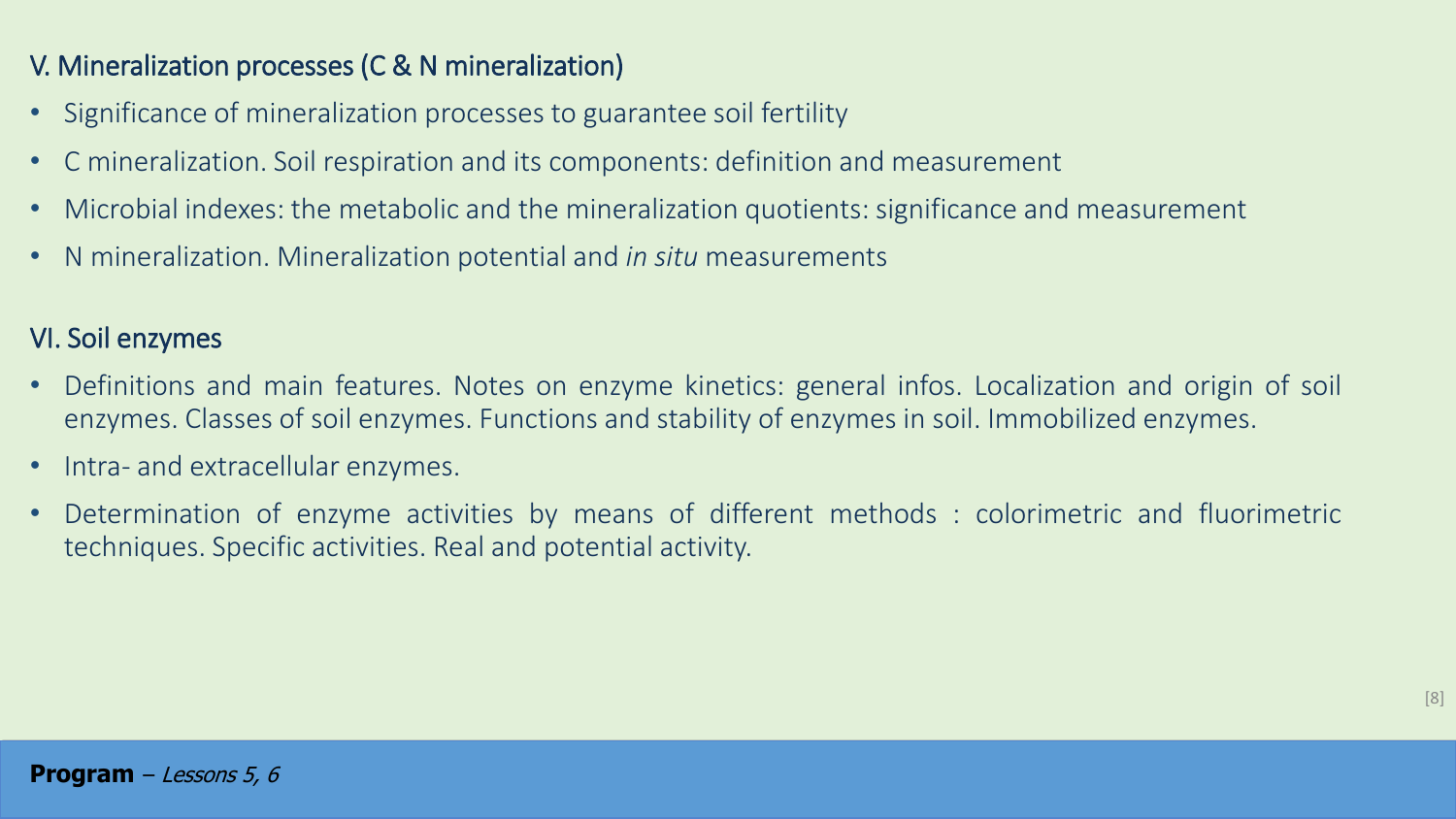#### VII. Drivers of global soils change:

- Natural and anthropogenic pressures (climate changes, land use changes, pollution)
- Threats to soil functions
- Soil degradation, soil loss

#### VIII. How to plan a monitoring activity

- WWWHWWW scheme.
- Experimental design, sampling schemes.
- How to choose the right indicators. New sets of indicators.
- Presentation of specific case studies in agricultural, forest and urban soils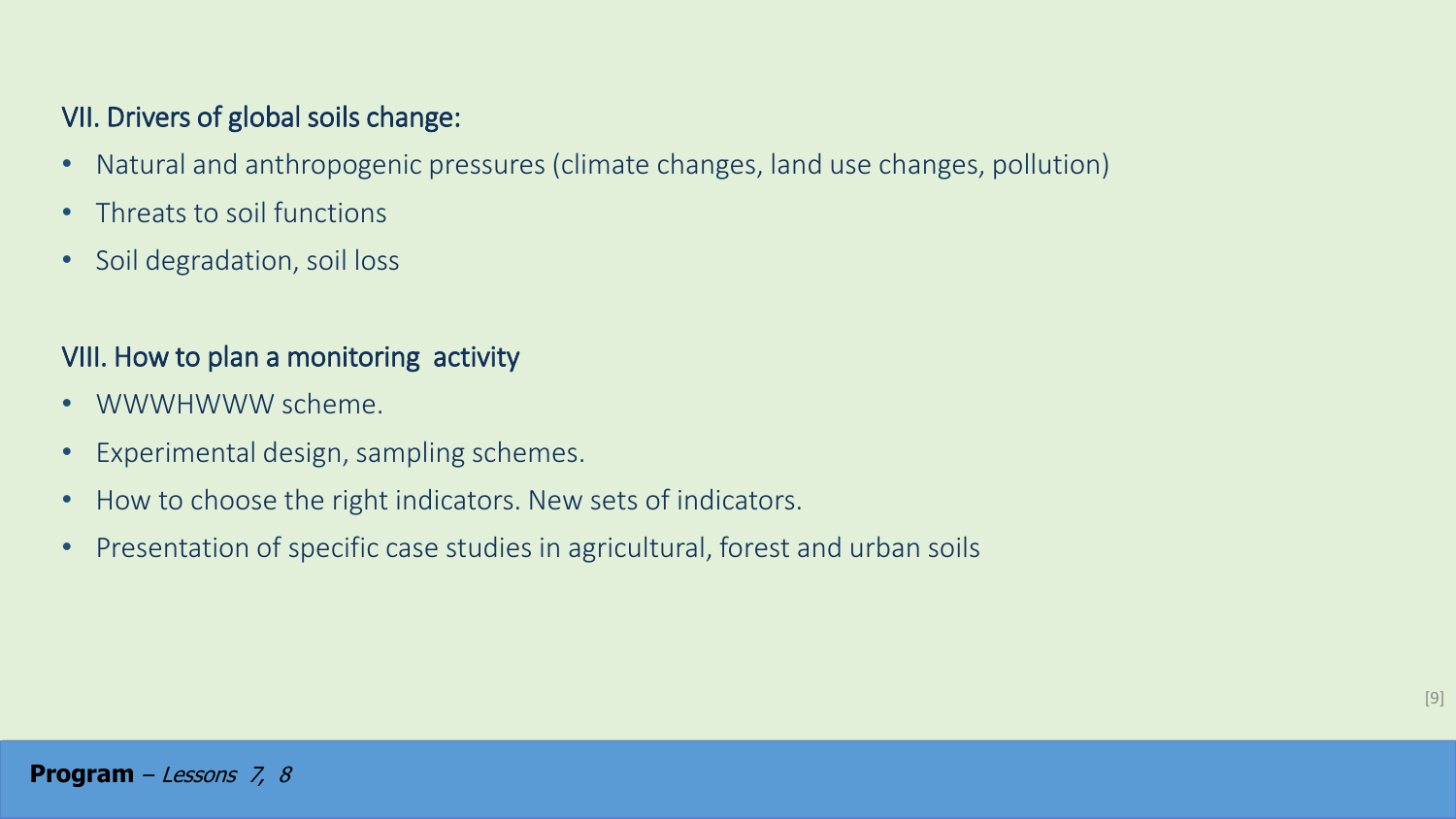#### lexts

1) Brady NC, Weil RR, 2016

The nature and properties of soils, XV Ed. (Chapt. 1, 11, 12, 20), XIV Ed.(Chapt. 2, 12, 13, 21) or XIII Ed. (Chapt. 1-11-12-20)(University Library)

#### 2) FAO and ITPS., 2015.

Status of the World's Soil Resources (SWSR) – Main Report. Food and Agriculture Organization of the United Nations and Intergovernmental Technical Panel on Soils, Rome, Italy (selected chapters) (Dropbox folder)

3) NERI Technical Report No. 388, 2002 Microorganisms as indicators of soil health, (Dropbox folder)

4) European Commission - DG ENV, Report 2010 Soil biodiversity: functions, threats and tools for policy makers, (Dropbox folder)

5) Gardi C., Jeffrey J. , 2009 Soil biodiversity, JRC Scientific and Technical Reports (Dropbox folder)

5) Shukla G., Varma A., 2011, Soil enzymology –Springer Verlag (selected chapters) (Dropbox folder) and the contract of the contract of the contract of the contract of the contract of the contract of the contract of the contract of the contract of the contract of the contract of the c









Co-funded by the Erasmus+ Programme of the European Union